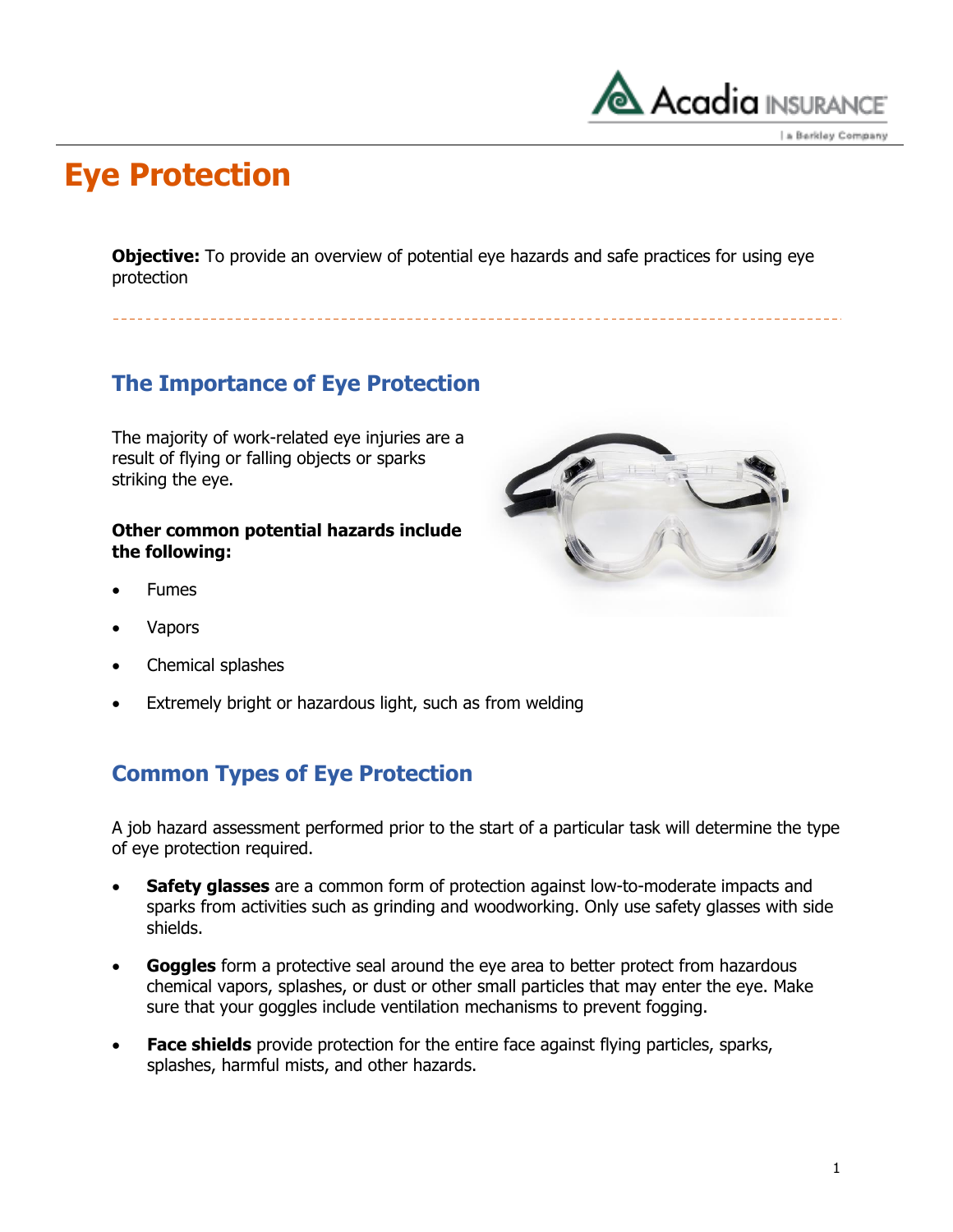

a Berkley Company

## **Eye Protection**

 **Welding masks** are specially designed to protect from radiant energy, sparks, and metal splatters from welding.

#### **Proper Use**

- Always wear proper eye protection where required, even if danger to your eyes seems remote.
- Before use, verify that your equipment is appropriate for the task.
- Inspect eye protection prior to each use.
- If you wear prescription eyewear, use eye protection that accommodates it. Prescription eyewear by itself is **not a substitute for safety glasses or goggles**.
- When welding or cutting, always wear safety glasses or goggles underneath face shields or welding helmets.
- When your work is complete, store eye protection properly and away from extreme temperatures or direct sunlight.